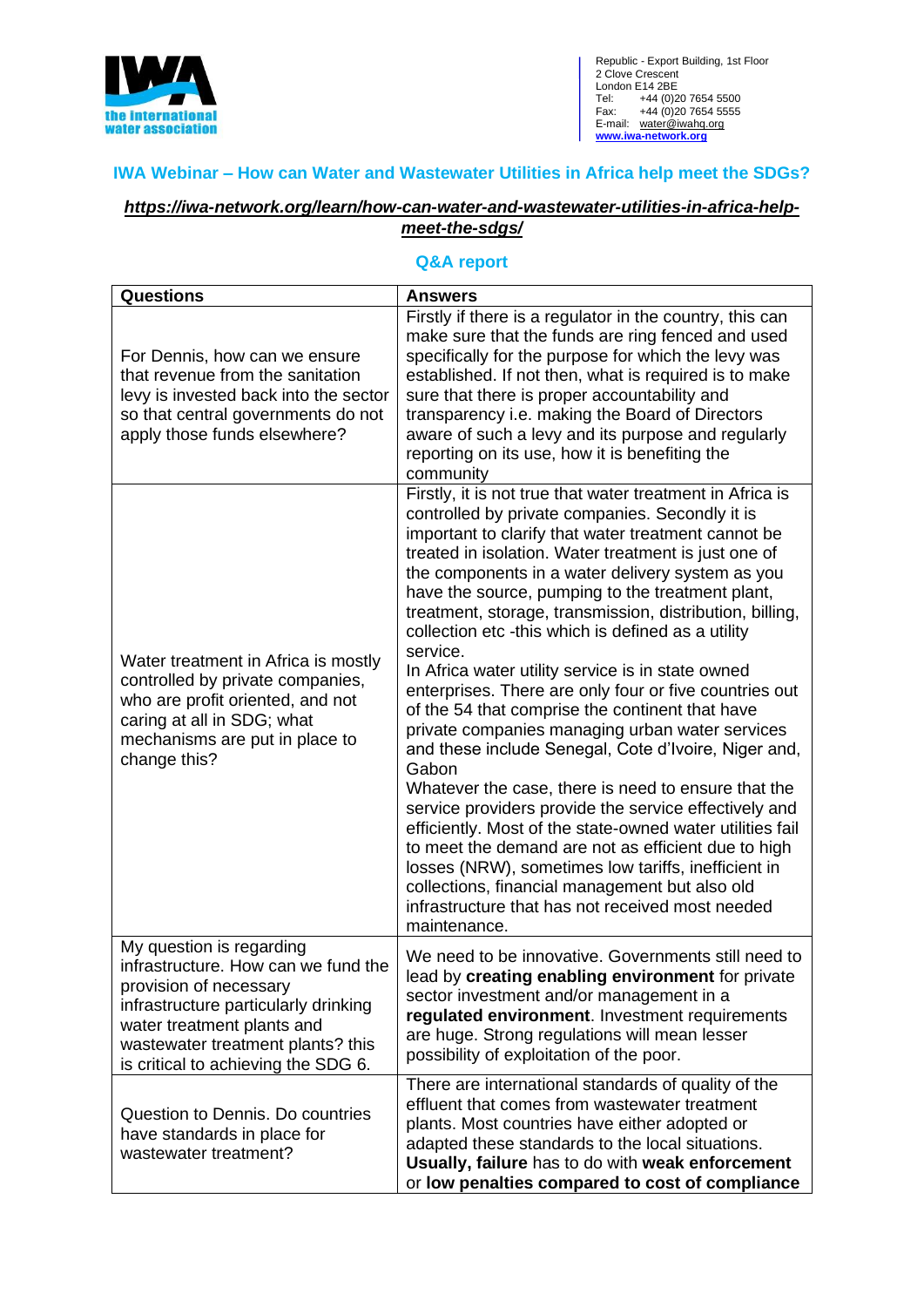

|                                                                                                                                                                                                                                                                                                                                                                                                                                                  | for those that breach the standards. If cost of<br>compliance is far much higher than the penalty, of<br>course organisations will choose to pay the penalty.<br>i.e. if it will cost you so much to remove certain<br>organisms from the wastewater but you would pay<br>lesser to the environment agency if you are found<br>wanting then you would rather go this route.                                                                                                                                                                    |
|--------------------------------------------------------------------------------------------------------------------------------------------------------------------------------------------------------------------------------------------------------------------------------------------------------------------------------------------------------------------------------------------------------------------------------------------------|------------------------------------------------------------------------------------------------------------------------------------------------------------------------------------------------------------------------------------------------------------------------------------------------------------------------------------------------------------------------------------------------------------------------------------------------------------------------------------------------------------------------------------------------|
| The issue of the need for a<br>paradigm shift in approaches to<br>sanitation has been with us for<br>some time. Dennis, what do you<br>think it will take to "shift"?                                                                                                                                                                                                                                                                            | Treating sanitation as a utility service.<br>Professionals in the sector giving it the priority that it<br>deserves. Water has received far much higher<br>prioritization.<br>Looking at sanitation as part of the country's<br>development agenda.<br>Government prioritizing urban sanitation as a<br>weapon to fight most of the public health related<br>pandemics - COVID -19, Cholera, Ebola. All these<br>diseases are linked to sanitation. If we have good<br>sanitation, then we will reduce the burden on the<br>health facilities. |
| Should it not help to put the<br>European tax system effective in<br><b>Africa? Dennis and Troels</b>                                                                                                                                                                                                                                                                                                                                            | Depending on what this means - I am not so much<br>for copying some of these great systems that<br>worked in Europe in other continents like Africa. We<br>need to consider the local situations, use the<br>systems that have worked elsewhere to determine<br>what conditions that led to them being successful<br>and then design appropriately home-grown solutions                                                                                                                                                                        |
| Do you think that it is feasible to<br>utilise private companies to build<br>and operate and utilise concepts<br>from the circular economy of<br>dealing with treatment to generate<br>bio-energy, or agricultural fertilisers<br>etc to help with providing the<br>finance necessary?<br>Troels may be familiar with the<br>Danish municipal biogas model<br>and it would be interesting to<br>understand if Dennis thinks this is<br>feasible? | This is feasible and there are already a number of<br>companies that have been successful i.e. Sanergy<br>in Kenya or <b>Sanivation</b> - also in Kenya. But there<br>are examples of other successful approaches in<br>other countries in Africa                                                                                                                                                                                                                                                                                              |
| Dennis, do you think that ESG in a<br>wider aspect like all African<br>countries altogether, can reduce<br>the problem?                                                                                                                                                                                                                                                                                                                          | If ESG here means Environmental, Social, and<br>Corporate Governance then I say this could work in<br>many countries in Africa. Governance is one of the<br>critical problems of both the water and sanitation<br>sector in Africa especially urban utility service. But I<br>may not be sure what ESG stands for here for me to<br>adequately answer the question.                                                                                                                                                                            |
| To Dennis: what is the extent of<br>standardisation of sanitation<br>systems in Africa? Does this affect<br>sanitation access?                                                                                                                                                                                                                                                                                                                   | Standards are there for sanitation, but it depends on<br>each country adopting these for their use. Here is an<br>example of a waste water standard. As you know<br>we have 54 Countries all at different levels of<br>adopting and/or adapting the international standards                                                                                                                                                                                                                                                                    |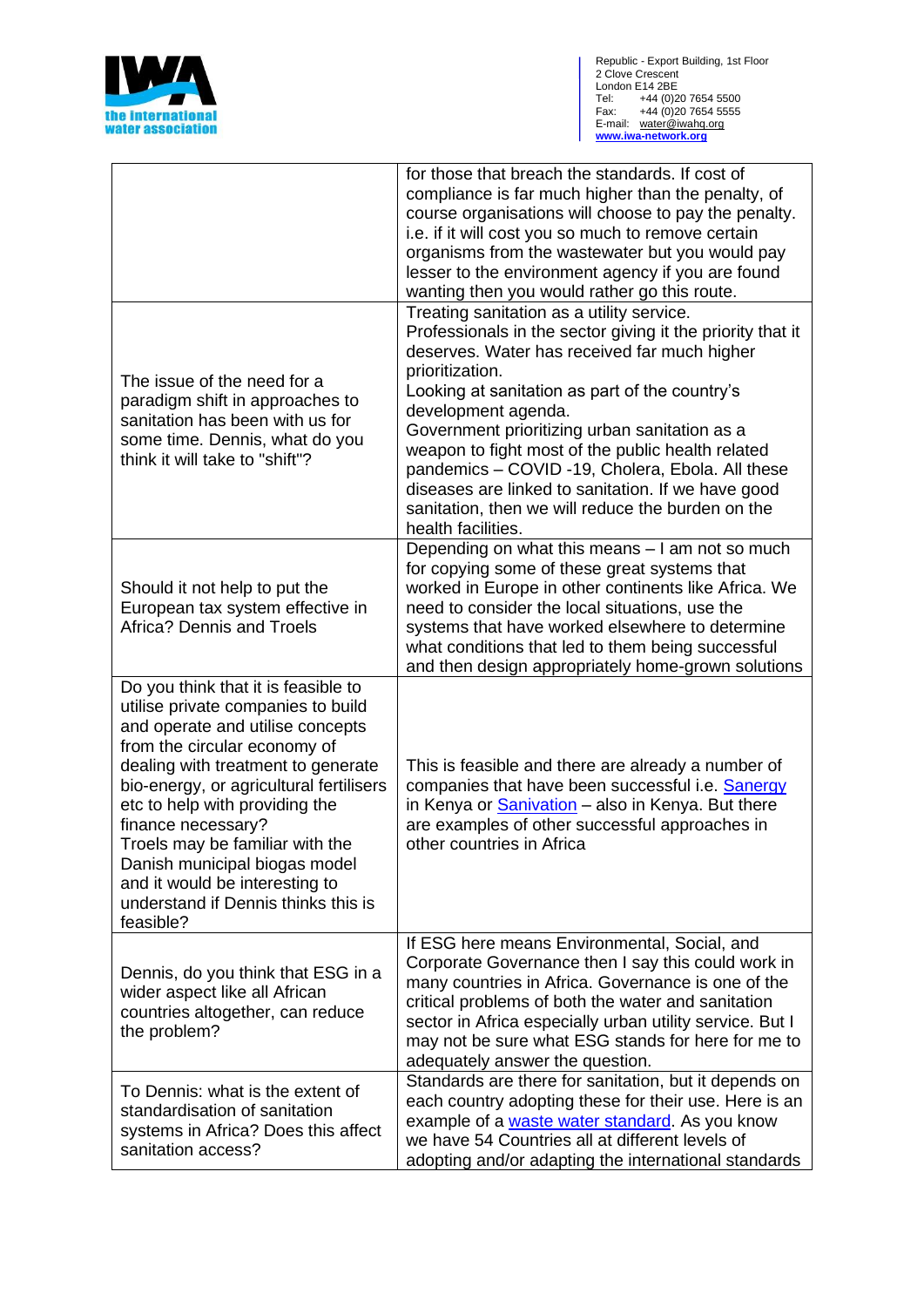

| Supplying water to low income areas has been<br>perceived as not profitable but utilities that have<br>taken the lead to serve poor areas are reaping<br>positive benefits.<br>I share a practical example of an analysis done in<br>the last quarter of 2020 using 9,000 customers who<br>were given subsidies to connect to GWCL's<br>distribution network.<br>The Billing data shows that an average subsidised<br>connection adds GHS 96 per connection per month. | Since water supplies like piped<br>water are less expensive than<br>other approaches to water supply,<br>why aren't approaches such as<br>these more widely used?<br>Obviously approaches such as<br>piped water are affordable because<br>they are less expensive than the<br>alternatives. Dennis | The driver for water supplies should be the $Q -$<br>quality and quantity leading to issues of safety,<br>sustainability, and affordability.<br>Piped water is the default solution to urban areas<br>regardless of the continent you may be in. however<br>this eludes many urban dwellers due to the cost of<br>managing these systems, affordability by the<br>customers to connect but also insufficient<br>infrastructure to extend to the usually far-flung<br>areas.<br>The quality of water from alternative sources such<br>as boreholes, water sold is not assured, hence the<br>need to encourage accessing from the authorized<br>sources. |
|------------------------------------------------------------------------------------------------------------------------------------------------------------------------------------------------------------------------------------------------------------------------------------------------------------------------------------------------------------------------------------------------------------------------------------------------------------------------|-----------------------------------------------------------------------------------------------------------------------------------------------------------------------------------------------------------------------------------------------------------------------------------------------------|--------------------------------------------------------------------------------------------------------------------------------------------------------------------------------------------------------------------------------------------------------------------------------------------------------------------------------------------------------------------------------------------------------------------------------------------------------------------------------------------------------------------------------------------------------------------------------------------------------------------------------------------------------|
|                                                                                                                                                                                                                                                                                                                                                                                                                                                                        | To Faustina: There is a thought<br>that supplying water to low income<br>areas is not profitable to utilities,<br>What lessons can you share with<br>regard to revenue mobilization from<br>low-income areas?                                                                                       |                                                                                                                                                                                                                                                                                                                                                                                                                                                                                                                                                                                                                                                        |
|                                                                                                                                                                                                                                                                                                                                                                                                                                                                        |                                                                                                                                                                                                                                                                                                     |                                                                                                                                                                                                                                                                                                                                                                                                                                                                                                                                                                                                                                                        |
|                                                                                                                                                                                                                                                                                                                                                                                                                                                                        |                                                                                                                                                                                                                                                                                                     |                                                                                                                                                                                                                                                                                                                                                                                                                                                                                                                                                                                                                                                        |
|                                                                                                                                                                                                                                                                                                                                                                                                                                                                        |                                                                                                                                                                                                                                                                                                     | This means these customers are adding a margin of<br>GH3.1 million (\$517,000) annually to GWCL's<br>bottom line.                                                                                                                                                                                                                                                                                                                                                                                                                                                                                                                                      |
|                                                                                                                                                                                                                                                                                                                                                                                                                                                                        |                                                                                                                                                                                                                                                                                                     | But these customers have a high propensity to<br>default making it critical for GWCL to deliver<br>sustained engagement with them through the<br>following revenue mobilisation activities:<br>House-to-house revenue mobilisation<br>activities<br>Encouraging them to pay small amounts<br>٠<br>through e-payment platforms<br>The use of accountability approaches like<br>$\bullet$<br>community scorecards which brings together<br>community leaders and GWCL to assess<br>and monitor services based on key<br>indicators like bill payment, service reliability,                                                                               |
|                                                                                                                                                                                                                                                                                                                                                                                                                                                                        |                                                                                                                                                                                                                                                                                                     | customer service, etc.<br>Strong presence of LICSU Staff in the<br>community to consult and dialogue with                                                                                                                                                                                                                                                                                                                                                                                                                                                                                                                                              |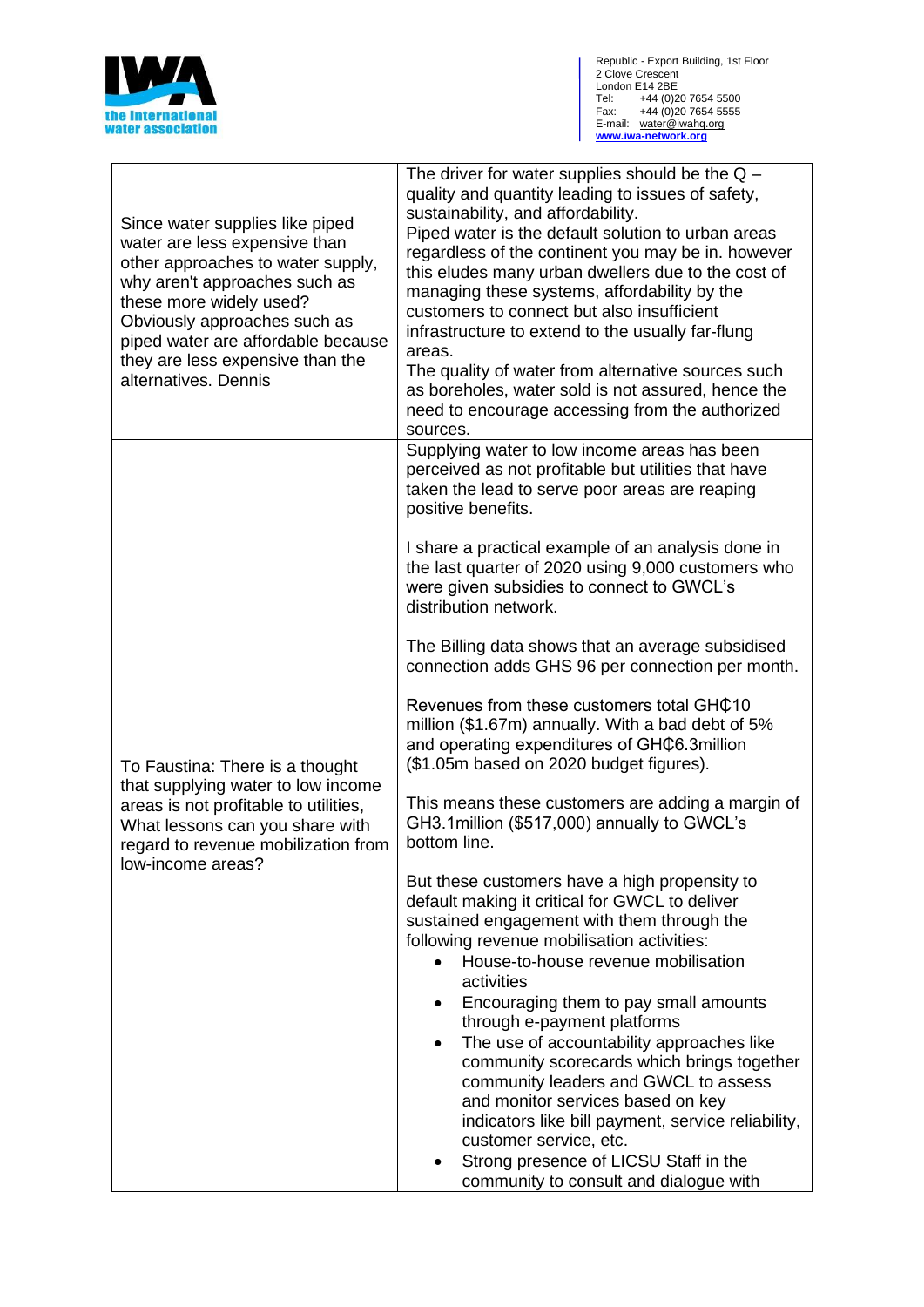

|                                                                                                                                                                                                                                                                                                                                                                                                                                                                                                            | residents has also helped to bridge the gap<br>between the utility and low income<br>communities. These activities have largely<br>contributed to get low income households to<br>pay their bills.<br>It is critical to note that where services exist and<br>there is no special effort to facilitate the delivery,<br>they are characterized by high level of water<br>losses and poor revenue collection                                                                                                                                                  |
|------------------------------------------------------------------------------------------------------------------------------------------------------------------------------------------------------------------------------------------------------------------------------------------------------------------------------------------------------------------------------------------------------------------------------------------------------------------------------------------------------------|--------------------------------------------------------------------------------------------------------------------------------------------------------------------------------------------------------------------------------------------------------------------------------------------------------------------------------------------------------------------------------------------------------------------------------------------------------------------------------------------------------------------------------------------------------------|
| Faustina, do you think the<br>constraint why the poorest lack the<br>pipe system is as a result of lack of<br>infrastructure? Why is it that the<br>majority of poor Africans are not<br>connected to the main<br>infrastructure that subsidies are<br>paid for? for instance, piped water<br>services, energy, sanitation and<br>hygiene services etc. We have to<br>fund infrastructural development to<br>connect the majority to the main<br>services for us to make headway in<br>the SDGs in Africa. | I agree with you on the point that majority of low<br>income households are not connected to piped<br>system due to the lack of infrastructure in these<br>areas.                                                                                                                                                                                                                                                                                                                                                                                            |
|                                                                                                                                                                                                                                                                                                                                                                                                                                                                                                            | But there are other constraints beyond the lack of<br>infrastructure which inhibit the poorest from<br>accessing piped services.                                                                                                                                                                                                                                                                                                                                                                                                                             |
|                                                                                                                                                                                                                                                                                                                                                                                                                                                                                                            | Even in cases where distribution pipelines are laid in<br>these communities, people still cannot connect<br>because of their inability to pay the initial new<br>service connection fee which is a major constraint.<br>Moreover, most of these households lack land titles<br>(in Ghana the requirement is for an initial subscriber<br>to submit a site plan which they don't have).<br>Thus, beyond funding infrastructural improvements<br>to these areas, utilities need to adapt their approach<br>to be able to deliver services to these poor areas. |
| What measurements Morocco has<br>taken to meet the demand of<br>drinking water and irrigation at the<br>ONEE project 2020-2027? Brahim                                                                                                                                                                                                                                                                                                                                                                     | To meet the demand for drinking water and irrigation<br>for the period 2020-2027, Morocco has drawn up an<br>ambitious program to accelerate investments in the<br>water sector with a view to strengthening the supply<br>of drinking water and irrigation, for the areas most<br>affected by the water deficit, for the period 2020-<br>2027.<br>I also attach to my answer a summary sheet of this<br>program for more details.<br>This sheet is given in French and English.                                                                             |
| Question to Brahim, are there any<br>subsidies from the government to<br>implement renewable energy in the<br>treatment plants to power for<br>example desalination which are<br>energy intense?                                                                                                                                                                                                                                                                                                           | For the treatment plants carried out by ONEE, the<br>state subsidizes the investment dedicated to the<br>construction of purification works up to 50%,<br>including renewable energy production works when<br>they are planned.<br>Otherwise, there is no specific subsidy for                                                                                                                                                                                                                                                                               |
|                                                                                                                                                                                                                                                                                                                                                                                                                                                                                                            | renewable energy (for ONEE's WWTPs in any<br>case).                                                                                                                                                                                                                                                                                                                                                                                                                                                                                                          |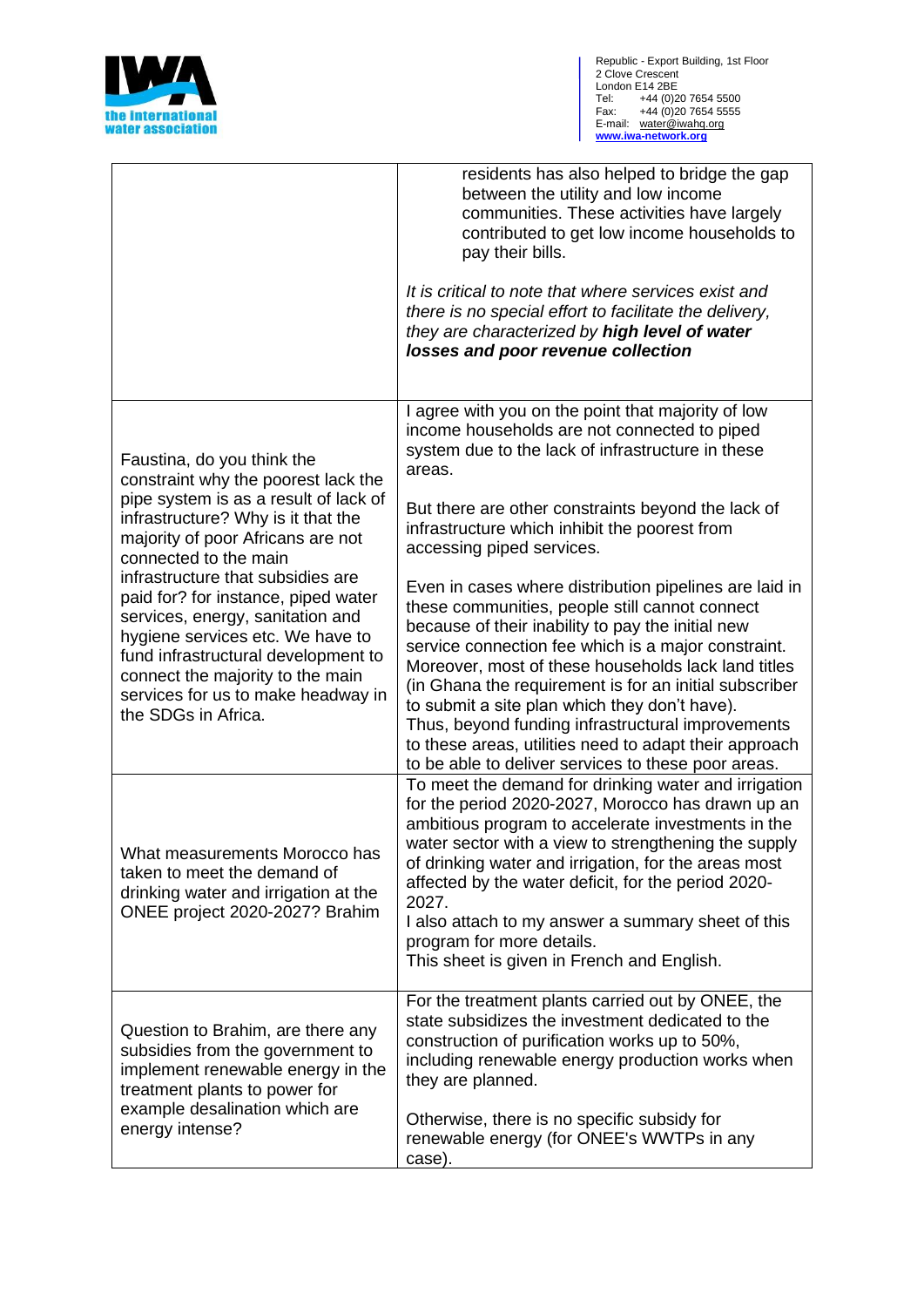

Republic - Export Building, 1st Floor 2 Clove Crescent London E14 2BE Tel: +44 (0)20 7654 5500 Fax: +44 (0)20 7654 5555 E-mail: water@iwahq.org **[www.iwa-network.org](http://www.iwa-network.org/)**

| To what extent do you think illegal<br>mining is hampering Ghana from<br>achieving the SDG with regards to<br>the provision of clean water?<br>Faustina                                                                                      | Although Ghana permits to mine on a small scale, it<br>is estimated that about 70% of small-scale miners<br>are unregistered and operate illegally. They are<br>known locally as 'galamsey' meaning "gather and<br>sell." While illegal mining supports livelihoods, it has                                                                                                                                                                                                                                   |
|----------------------------------------------------------------------------------------------------------------------------------------------------------------------------------------------------------------------------------------------|---------------------------------------------------------------------------------------------------------------------------------------------------------------------------------------------------------------------------------------------------------------------------------------------------------------------------------------------------------------------------------------------------------------------------------------------------------------------------------------------------------------|
|                                                                                                                                                                                                                                              | caused severe damage to the environment.<br>60% of Ghana's water bodies are now polluted<br>largely due to illegal mining activities. Many of these<br>water bodies serve as sources from which GWCL<br>draws and treats water to supply to residents.                                                                                                                                                                                                                                                        |
|                                                                                                                                                                                                                                              | Illegal mining activities have led to low water<br>availability for processing in affected regions in the<br>country.                                                                                                                                                                                                                                                                                                                                                                                         |
|                                                                                                                                                                                                                                              | Raw water flowing to GWCL intake points in these<br>affected areas have high levels of sludge, which<br>increases operational and maintenance costs<br>significantly and makes the production process<br>strenuous.                                                                                                                                                                                                                                                                                           |
|                                                                                                                                                                                                                                              | In some cases, treatment plants have been shut<br>down because there was too much silt in raw water<br>or caused a decrease in water production by 50%.                                                                                                                                                                                                                                                                                                                                                       |
|                                                                                                                                                                                                                                              | Illegal mining activities are having negative effect on<br>GWCLs operations which would significantly affect<br>our ability to supply adequate amounts of reliable<br>safe water to consumers.                                                                                                                                                                                                                                                                                                                |
|                                                                                                                                                                                                                                              | Ultimately, if illegal mining is not tackled by<br>government and stakeholders, we are likely to miss<br>SDG 6 Target 6. 1: ensure availability and<br>sustainable management of water for all; as well as<br>Target 6.3: improve water quality by reducing<br>pollution, eliminating dumping and minimizing<br>release of hazardous chemicals and materials.                                                                                                                                                 |
|                                                                                                                                                                                                                                              | These are the targets Ghana will find difficult to<br>achieve in 2030 if care is not taken.                                                                                                                                                                                                                                                                                                                                                                                                                   |
| Good work you are doing Diana.<br>My question however is whether<br>the toilets you are developing is<br>linked to a centralised sewer<br>systems where you can effectively<br>treat the waste before reintroducing<br>into the environment. | We are implementing two systems. We have low-<br>cost areas where we are implementing the<br>construction of water borne toilets which are<br>connected to a centralized sewer system and the<br>Low Income Communities where the toilets are<br>designed for onsite sanitation and are constructed<br>with a storage pit. For onsite sanitation, the pits are<br>emptied once they are full, and the faecal sludge is<br>collected and safely transported to a sewage<br>treatment plant where it is treated |